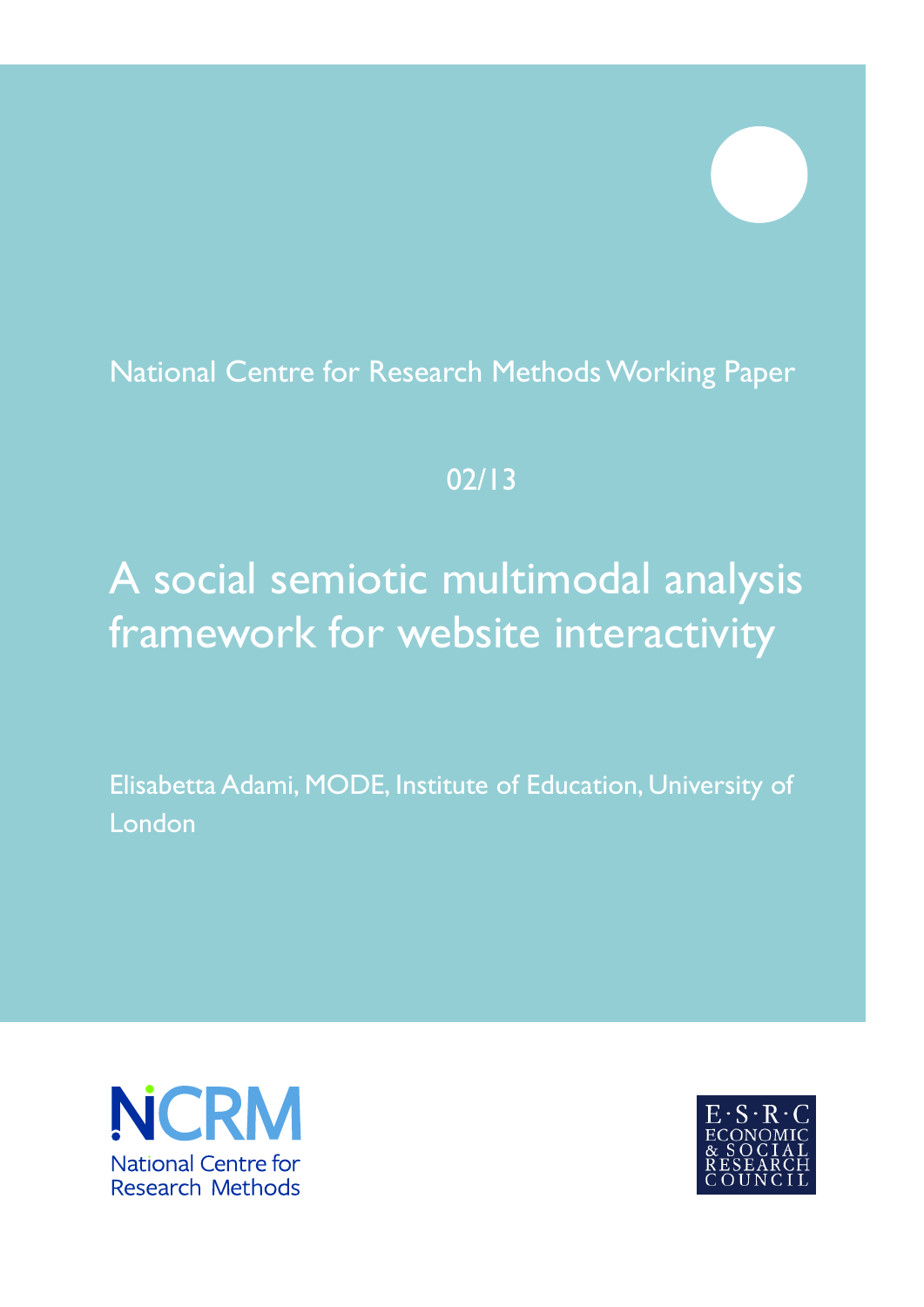



## **MODE WORKING PAPER, May 2013 A social semiotic multimodal analysis framework for website interactivity**

## **Elisabetta Adami, University G D'Annunzio of Chieti-Pescara e.adami@unich.it**

#### **Abstract**

The paper presents a social semiotic multimodal framework for the analysis of website interactivity. Distinguishing it from interaction, the work defines interactivity as the affordance of a text of being acted (up)on. It is actualized digitally in interactive sites/signs (hyperlinks included), having a two-fold nature, as places enabling actions producing effects and as forms endowed with meanings. They have also a two-dimensional functioning, syntagmatically on the page where they are displayed, and paradigmatically, opening to multiple text realizations based on choice. The framework adapts Halliday's (1978) Ideational, Interpersonal and Textual metafunctions to the analysis of the two-fold nature and two-dimensional functioning of interactive sites/signs. As exemplified in the analysis of a sample of blogs, the framework is designed to account for the interactive meaning potentials of a digital text, both in its aesthetics and structure, and is intended to complement the extant practices of text analysis of webpages.

*Keywords:* interactivity – multimodality – digital texts – hyperlinks

### **Table of Contents**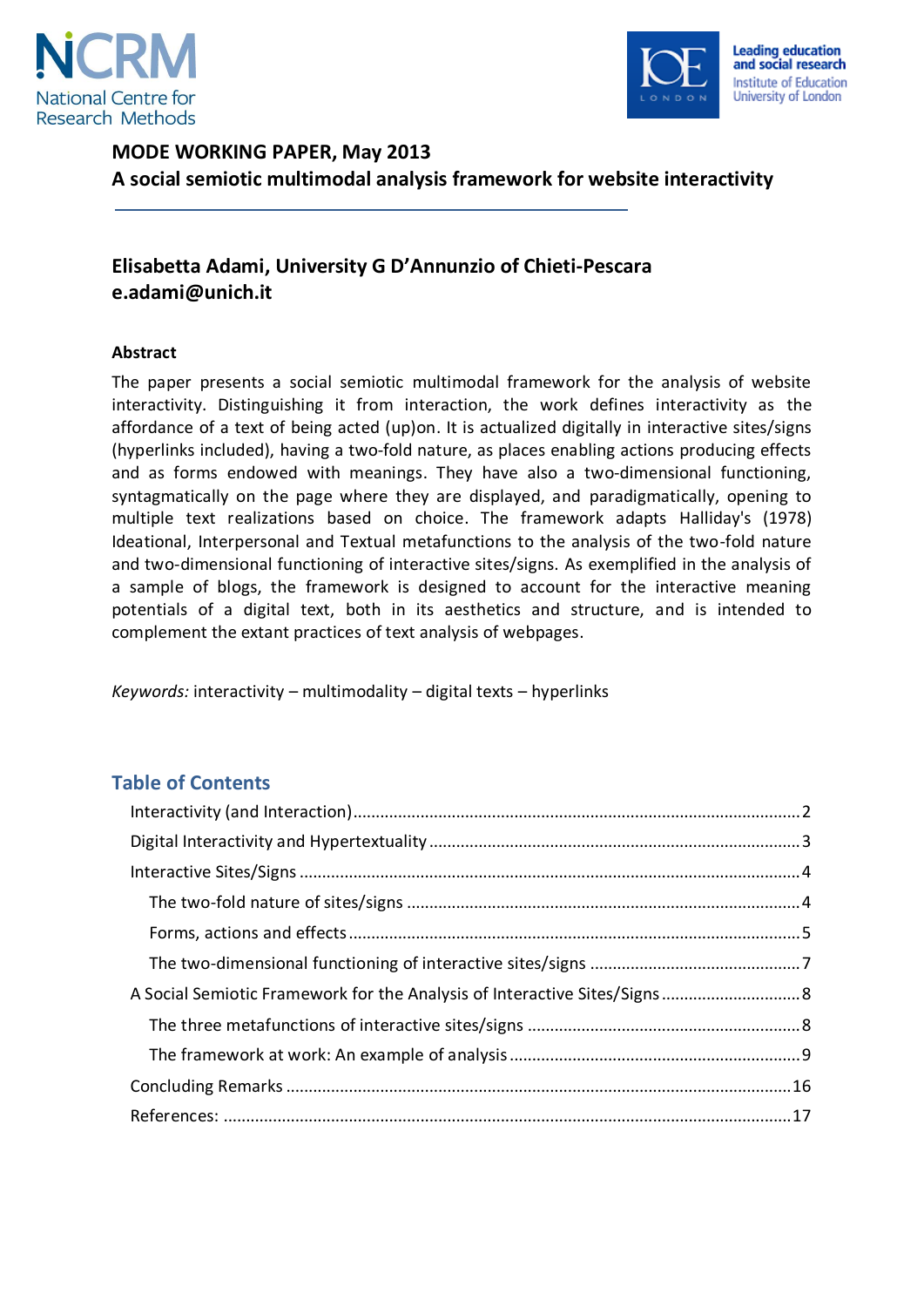Digital texts afford interactivity; they do not only represent some meaning, they also enable "users" to act at given sites and achieve some effects. Links, buttons and all forms of interactivity are not only signs making meaning on the page, they are also sites of action, producing a changed textual situation. In that they represent an analytical gap in linguistics, text-analysis as well as multimodal analysis.

Using a social semiotic approach, the present paper aims to address the gap, by presenting a multimodal framework for the analysis of webpage interactivity. It first reviews the (at time ambiguous) use of the term interactivity, distinguishing it from interaction; then it introduces the notion of "interactive sites/signs" as the *loci* of interactivity in digital texts. Along with their two-fold nature of sites and signs, it discusses the relation between their form, the actions required to activate them and the effects they can produce; then it considers their two-dimensional functioning, syntagmatically on the page and paradigmatically as offering optional textual realizations. The framework then applies Hallyday's (1978) three metafunctions (ideational, interpersonal, and textual), mapping them onto the two-fold nature and the two-dimensional functioning of interactive sites/signs.

#### <span id="page-2-0"></span>**Interactivity (and Interaction)**

Widely used transdisciplinarily, the term "interactivity" is "underdefined" (McMillan, 2002) and "undertheorized" (Sundar, 2004: 385); it is an "elusive concept" (Bucy, 2004: 373), employed to refer to different phenomena. As Yun (2007: 527) observes, "some may think of it as an active human-to-human interaction and others may immediately imagine a human-to-computer interaction". Stromer-Galley (2004) reviews the term as used to define either what she calls "interactivity as process" or "interactivity as product". The former corresponds to "user-user interaction" (Shrum, 2002), also labelled as "human-to-human interaction" (McMillan, 2002; Yun, 2007); it concerns all aspects of interpersonal communication and will be here referred to as "interaction", following Goffman's (1959) tradition. In this sense, digital/online interaction is computer-mediated communication between two or more participants, i.e., by means of digital/online texts.

In turn, "interactivity as product" encompasses "user-machine" and "user-message" interaction (Shrum, 2002); or, analogously, "human-to-system" and "human-to-documents" interaction (McMillan, 2002). It involves the interaction with media and texts. It will be referred to here with the term "interactivity" to name the active relation between a "user" and a text, i.e., what users can do (on)to a text. The term is often used to define the affordance of a medium or a text and, in this sense, a commonly cited definition is Jensen's (1998: 201): "a measure of a media's potential ability to let the user exert an influence on the content and/or form of the mediated communication" (cited also in Zafiropoulos, Vrana, & Karystinaiou, 2007). As the interactivity of a museum defines what it enables its visitors to do there, the interactivity of a website is intended to define what the website enables users to do there. This latter definition is the focus of the present work.

While the notion of interaction can be useful to highlight the ways in which participants co- /de-/un-construct or negotiate meaning, (mis-)understand each other, cooperate, argue, (dis-)agree and so on, the notion of interactivity can be useful to highlight the ways in which a text configures its relation with its intended users and with other actors/texts; consequently, it can say something about its designers' interests in positioning themselves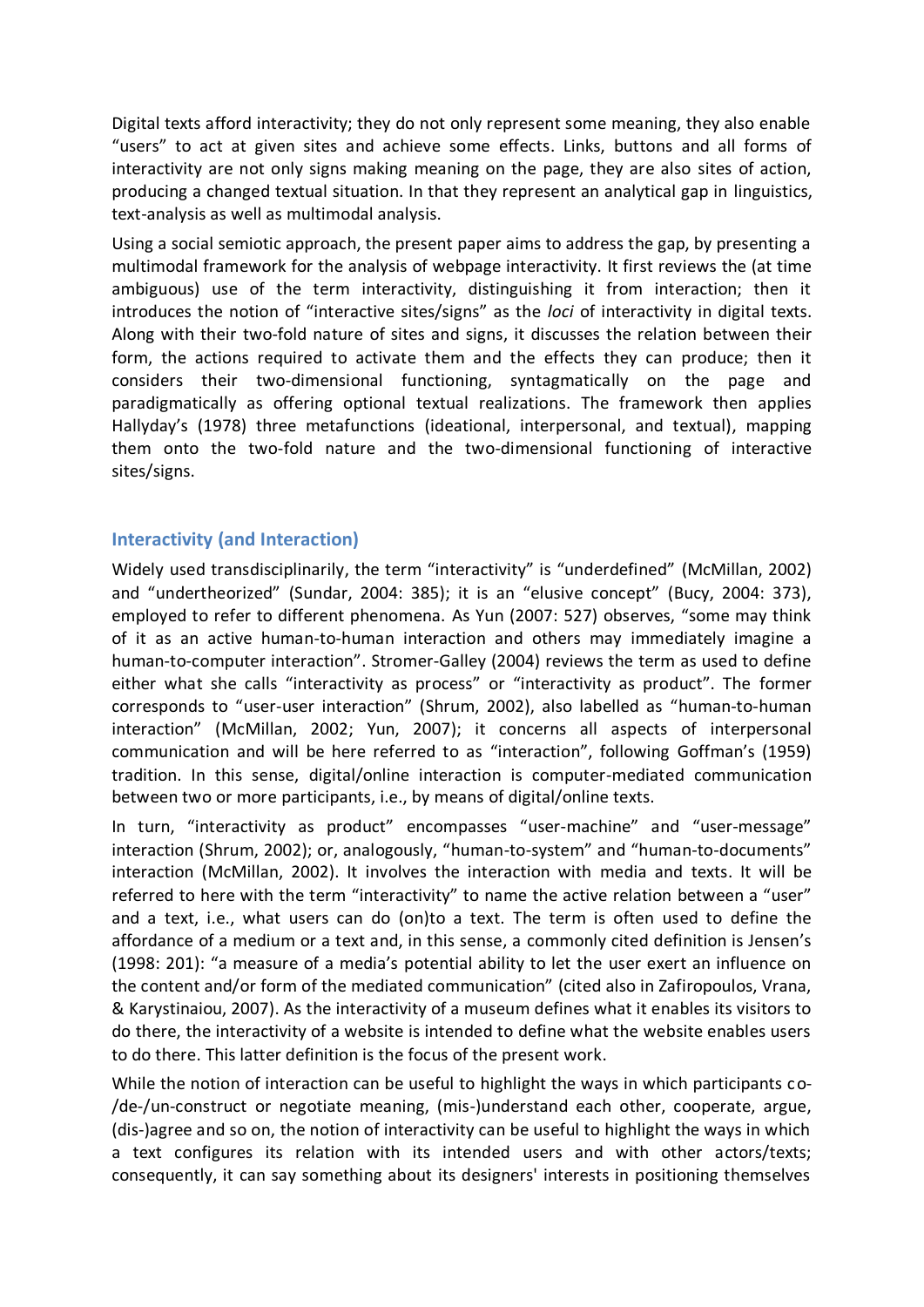and their texts in respect to prospective users and third parties. The analysis of interactivity can also offer insights into the ways in which the engagers with a text respond to it according to their interest in making meaning of and acting upon it.

While interaction, both offline and online, has been the focus of attention of much linguistic research, interactivity in general, and digital interactivity in particular, has been mainly investigated in media and (business) communication studies (as the cited works and reviews above show) rather than in text-based disciplines. Within studies in multimodality (Jewitt, 2009; Kress & van Leeuwen, 2001, 2006; O'Halloran, 2004), face-to-face interaction has been studied extensively, specifically by Norris (2004, 2006), who has developed a multimodal framework for its analysis. Digital/online interaction has been the subject of various investigations in social semiotics (Hodge & Kress, 1988; Kress, 2010; van Leeuwen, 2005), as in, for example, Adami (2010) and Sindoni (2013). To my knowledge little has been developed in these fields for the analysis of what is commonly referred to as "interactivity". The present paper aims to address the gap.

#### <span id="page-3-0"></span>**Digital Interactivity and Hypertextuality**

In digital environments, social semiotic studies have mainly focused on hypertextuality (cf. Lemke, 2002; Zammit, 2007) rather than interactivity. A much less ambiguously used label than interactivity, hypertextuality (for a review of the origins of the term, cf. Landow, 1992) defines the affordance of digital texts of giving access to a network of other texts, enabling readers to "travel" (Lemke, 2002) from one text to another through the use of hyperlinks.

A digitally-afforded form of intertextuality (Kristeva, 1980), hypertextuality is established by means of visible links on a given webpage. The user can click them to access further texts, thus constructing individualized reading paths through texts, which Zammit (2007) – following an established tradition – terms "pathways".

In digital environments, users can do more than constructing individualized reading paths; they can provide feedback, for example (e.g., comment on or rate a given text), or transfer a text to others (e.g., as in the case of "sharing" or "forwarding"). While accessing further content, providing feedback and transferring text are three distinct effects, they all require the user's action upon the text to be produced. Consequently, if we define digital interactivity as the (affordance of digital texts enabling the) user's active relation with a text, it derives that hypertextuality is to be considered as one of the interactive possibilities afforded by digital texts. Hyperlinks are considered among the interactive functions of a website also by McMillan (2002), Yun ( 2007) and Voorvels, Neijens and Smit (2011). Within multimodal studies, neither Lemke (2002) nor Zammit (2007) exclude that hypertextuality is a part of a text's interactivity, yet their work disregards the other interactive possibilities afforded by digital texts. While Lemke outlines a framework for the analysis of the "hypermodality" of hypertexts, and Zammit's PhD work presents a framework for the analysis of users' pathways through hypertexts, the present paper tries to sketch a framework for the analysis of website interactivity, hypertextuality included. It does so by outlining the meaning potentials of "interactive sites/signs", i.e., the *loci* of interactivity in digital texts.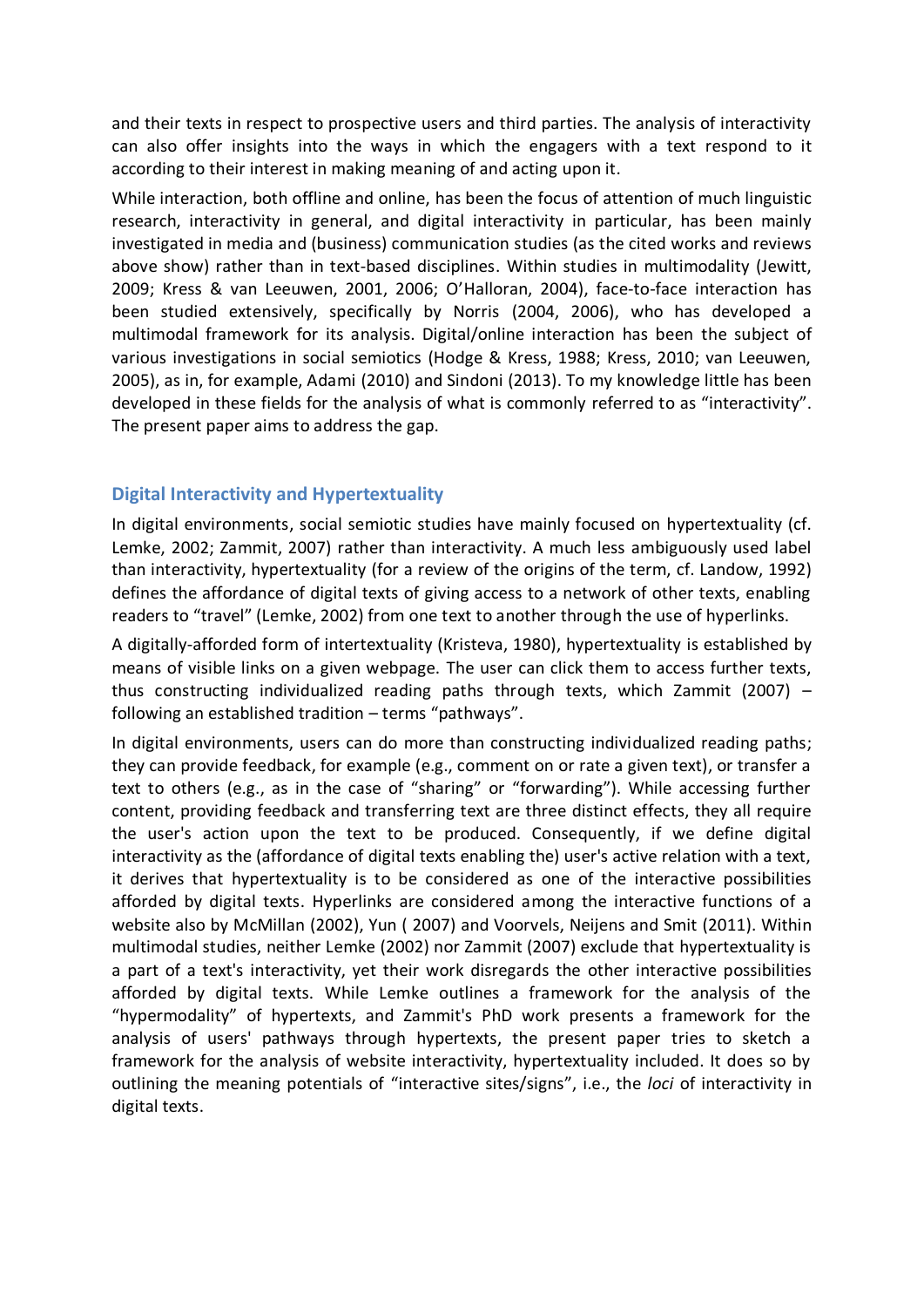#### <span id="page-4-0"></span>**Interactive Sites/Signs**

Online interactivity is physically activated through clicks or touches to a (keyboard/mouse with effects onto a) screen, which consequently changes its appearance. Semiotically, the actions performed onto certain signs of a given text produce some textual changes. Socially, by doing something at given sites of a digital environment, the "user" obtains something from it.

Digital texts have "interactive sites/signs", such as links, buttons and fields, which enable users to act upon the text. The two-fold label "site/sign" is adopted here to indicate that they are both places (sites) where the user can act and signifiers associated to signifieds (signs) sharing a meaning component which could be verbalized as 'here you can act and obtain some effects'. Because of their two-fold nature, interactive sites/signs present three separate and intertwined features. They (a) have a meaningful form, (b) require an action, and (c) produce an effect. The next section discusses the two-fold nature of site/sign, before examining the three aspects of form, action and effect.

#### <span id="page-4-1"></span>**The two-fold nature of sites/signs**

The two-fold nature of interactive sites/signs poses problems to text analysts, to linguists as well as to text-based semioticians. Signs in a text are usually meant to be interpreted. As images are meant to be observed, written language is meant to be read to produce its effects. Interactive sites/signs, instead, are meant to be acted upon rather than, or along with, being interpreted.

Neither the relation between semantic and pragmatic meanings, nor the couple signifier/signified are sufficient to describe interactive sites/signs, since their function in digital texts is not (chiefly) to represent something. It is rather to *do* something. While it is true that we can "do things with words" (Austin, 1962), even the most immediately performative instances of language require their signifiers to be pronounced to have an effect. A performative formula such as "I do pronounce you husband and wife" must be articulated to come into being and have its effects. In turn, reading an interactive site/sign, such as a hypertextual link for example, does not activate it. Independently of whether a link, for example, is represented through a word, an image, a shape or a colour, its signifier is meant to be manipulated, to perform its interactive function. Irrespectively of the signifier, the signified of an interactive site/sign is always something like 'here you can [type and] click, and you'll have an effect, in some way related to the signifier'. Interpreting the site/sign can provide an indication of the type of effect it will produce; but it needs to be acted upon to produce it, it needs to be "handled". In this sense interactive sites/signs are more similar to objects than to "textual" signs. This is a significant difference to "usual" signs, as conceived of in text-based disciplines. Yet they are there, visible on the page/screen as two-dimensional signs among other signs.

Understandably, linguistics and text analysis lack the tools for the description of this new kind of signs, which are not only bearers of meaning but also and foremost sites of action. Before the advent of digital texts, the kinds of things that are now performed by interactive sites/signs were out of the scope of any text analysis since they were not performed by verbal language or, more generally, by signs within a text. Actions afforded by printed media, such as turning the page (cf. Lemke, 2002) or opening a new book, are clearly analogous to the functions performed by hyperlinks in digital texts; however in non-digital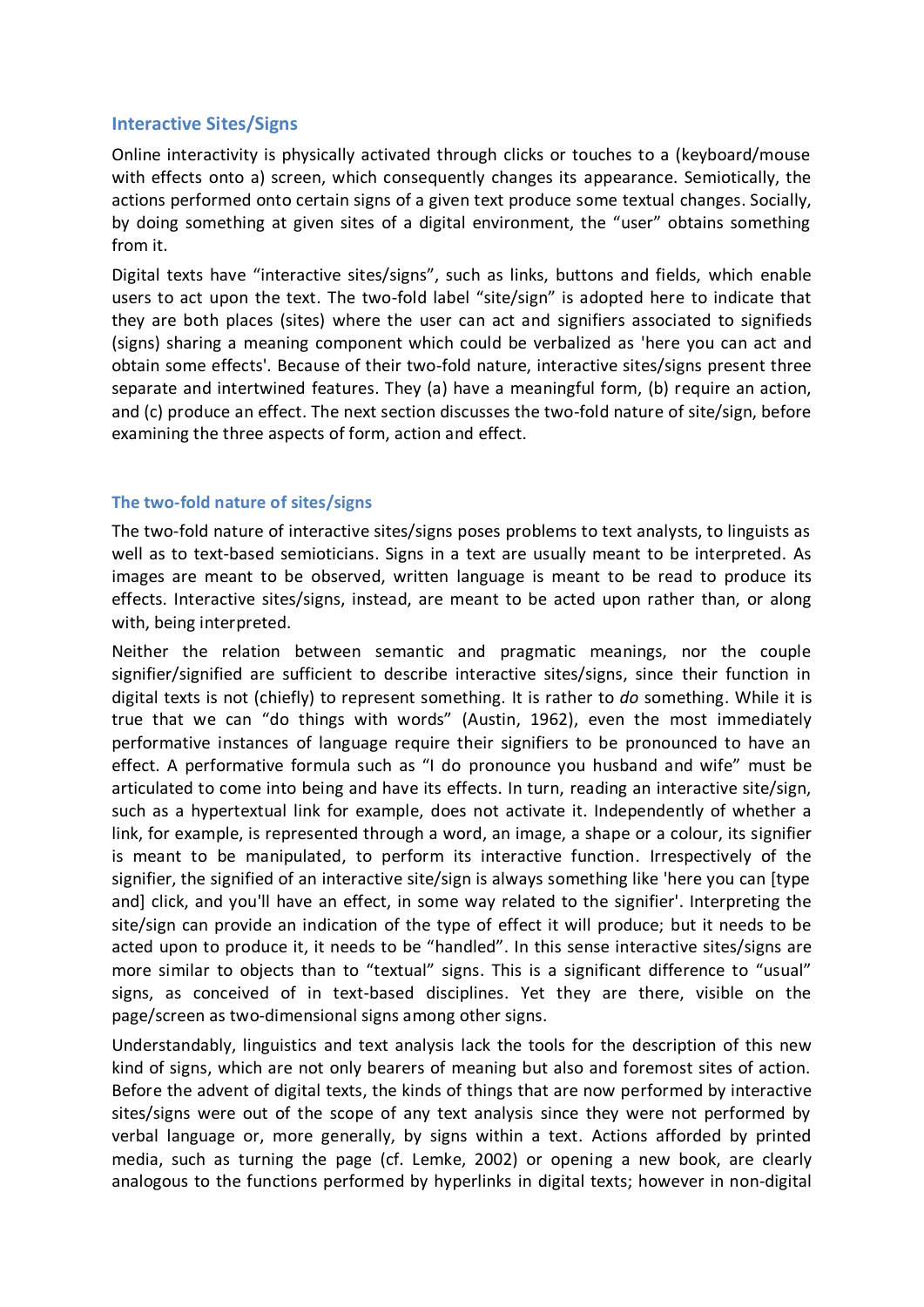environments, these interactive options fall outside of what is considered as "text", since, quite simply, they are not performed through the use of "signs". The same can be said for lending someone a book, equivalent to the actions of sharing or forwarding in digital environments, for attaching a public notice on a board, equivalent to the action of posting in online social networks, or for writing a letter to the editor, analogous to posting a comment to an online news article or blog. Now an interactive site/sign for the posting of a comment not only signifies an invitation to do that (cf. "to send a letter to the editor write to..." on a printed periodical) but embeds also its performance.

In sum, the primary function of interactive sites/signs poses problems to text analysts since it involves actions rather than meanings; yet at the same time interactive sites/signs are "there", as a visible part of a text; hence, as (action-enabling) elements embedded in the text, they demand to be analysed accordingly, both as signs of interactivity and as sites of action producing certain effects.

#### <span id="page-5-0"></span>**Forms, actions and effects**

Interactive sites/signs can vary in form, in the actions required to activate them and in their effects. More significantly, there is no direct correspondence between the three.

#### *Forms*

Interactive sites/signs can be represented through writing, images or shapes, or any combination of these (and sound); they can be still or dynamic. Besides representing an analytical gap for the text analyst, they seem to pose problems to the multimodal analyst too, since their modal configuration is rather independent of their "interactive" function. Writing, images and shapes might all equally embed a site/sign, enabling a click resulting in a change of the screen.

In fact, certain forms have, conventionally, the potential to signal interactivity; our experience of the ongoing web design sign-making practices has accustomed us to recognize certain formal features as candidate signifiers for an interactive site/sign. For typed text, these are salience-enhancing graphic features such as underlining, bolding, and colour differentiation (more traditionally blue) with the rest of the text, e.g. thisisalink. Closed (rather than open) shapes, especially when combined with shadings in colours, thus producing a 3-D effect, are possible candidate signifiers too, in resembling a button that can be pushed or a blank field that can be filled through typing. Smallness in size can be a potential signifier too, so a small image or a small logo (of a social network, for example) – rather than a large one – are likely to be used as an "icon" to be clicked; yet, large still images can also be clicked upon and give access to dynamic images, if used as thumbnails to a video, for example. All in all, one major signifier usually disambiguates the possible interactive value of a sign on a page (which is not, however, part of the form of the site/sign itself), i.e. a change in the shape of the cursor displayed on the screen when it hovers onto an interactive site/sign, turning from an arrow into either a hand – when the site/sign needs to be clicked to be activated – or into a vertical bar, when its activation requires typing (and click).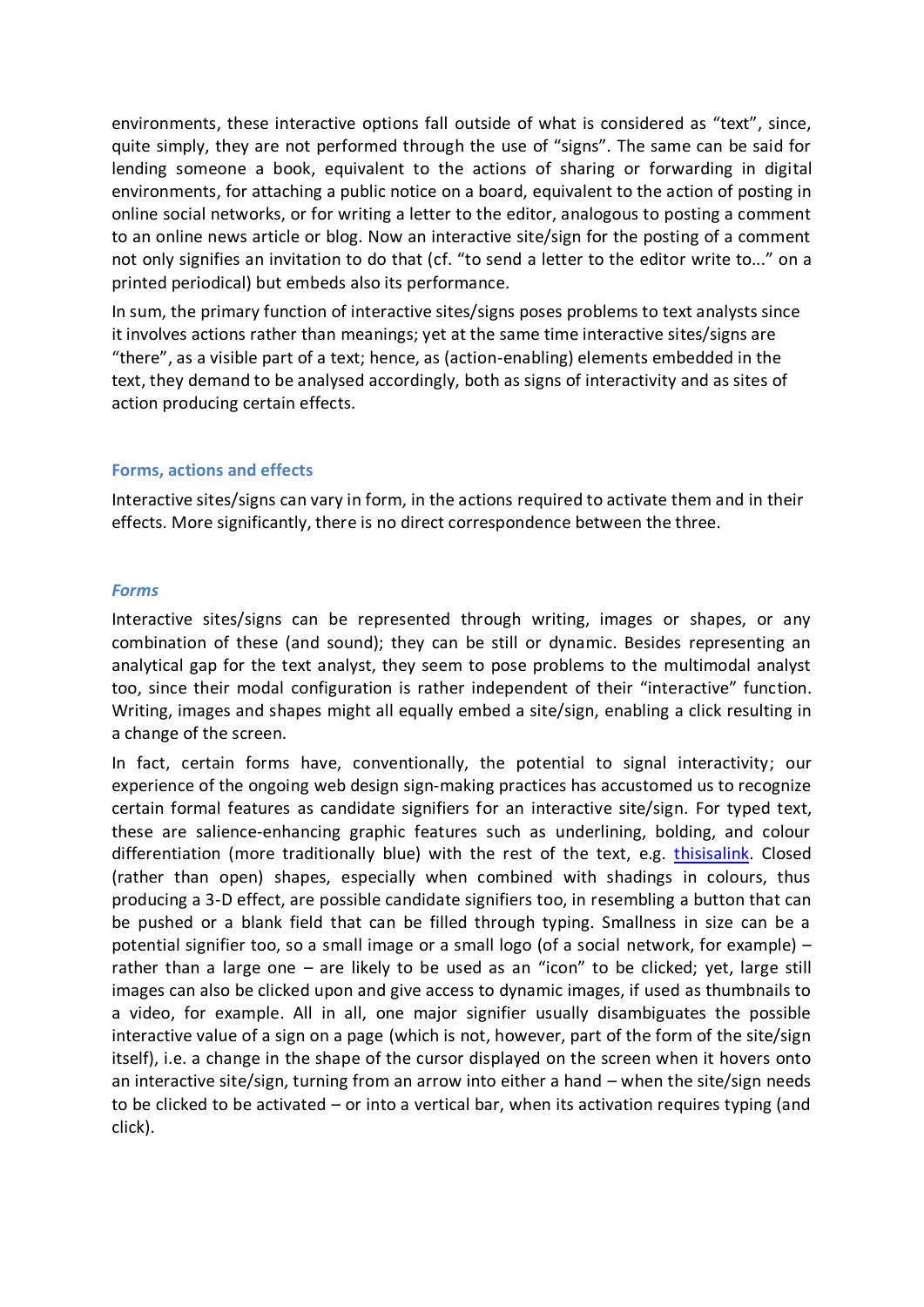#### *Actions*

Against a wide range of forms, a rather small range of actions can activate interactive sites/signs. They require users either to (1) click (tap for touch screen devices), or (2) type and click on them, or else (3) hover onto them with the cursor (e.g. for the viewing of a label). The sites/signs requiring either the sole clicking or the hovering might be represented through any kind of visual mode, i.e., writing, still/dynamic images or shapes. The "type and click" action has a preferred signifier, i.e. a rectangular shape of various dimensions, usually with a white background and 3-D shadowing, representing a blank field to be filled – yet the relation is not univocal; the blank field could also require a click-only action, when filling it requires selection among a range of options appearing in a dropdown window as a result of a click. Therefore, there is no direct correspondence between signifier and signified action. This does not mean that a change in the form of a site/sign may not be meaningful. Quite the opposite, indeed; as exemplified in the analysis in Sectio[n0b](#page-8-1)elow, when no automatic univocal correspondence exists, the association is dependent on choice. Choice is always significant in that it is driven by the sign-maker's interest (Kress, 1993, 2010).

#### *Effects*

<u>.</u>

In spite of their many textual realizations, the range of effects produced by an interactive site/sign is possibly as small as the range of actions required to activate it. Semiotically speaking, a site/sign can enable the user either (1) to access new text, or (2) to provide text, or else (3) to transfer text to others.<sup>1</sup> Access to further text is enabled by hypertextual links and keyword search forms; the former direct to an existing page, while the latter generate *ad hoc* "search result" pages on the basis of the keyword entered. The provision of text can be either in the form of some user-provided content (e.g. the posting of a comment, for example) or of a "+1 count", in the case of click-only sites/signs which provide users' feedback on rating, visits, preferences etc. (as for the 'like' button on *Facebook*, for example). Finally, the transfer of text consists in the sending of a text to other spaces, either to others (e.g. through email sending/forwarding), or to a social space (through sharing on, e.g., *Facebook* or *Twitter*) or to the user's own device (as in the case of "saving", "printing" and "bookmarking" options).

The first effect, text access, does not result in a change of the text but only in a change of what appears on the screen. The second effect, text provision, produces a change in the text (although in some cases comments may require approval for the change to be publicly visible). The third effect, text transfer, produces a new text through re-contextualization, thus changing the recipient's textual environment.

As no direct relation exists between forms and actions, nor does it exist between actions and effects. So a type-and-click site/sign (the field to be filled) might enable users to provide text, as in the case of a comment form, or to access text as in the case of a keyword search form.

As for where the effect is visible on the user's screen, two options are possible:

1. it can be displayed in a new window, paired to the one containing the interactive site/sign;

<sup>&</sup>lt;sup>1</sup> The three semiotic effects can generate different social effects to different social purposes (for a classification according to user's purposes, e.g. search, book, comment, rate etc., cf. for example Voorveld et al. 2011).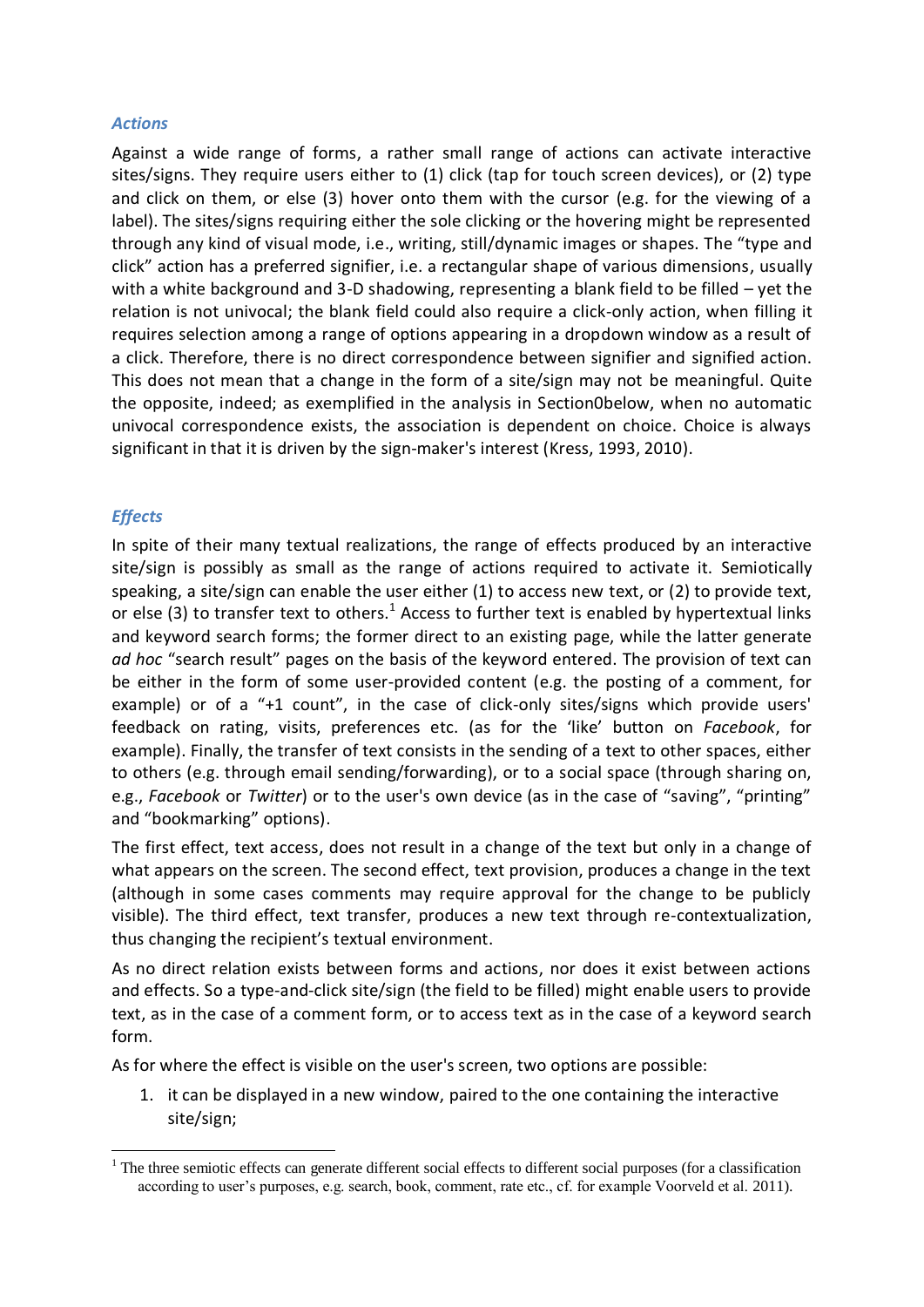2. it can be displayed as a change of the page, either in the form of a partial modification of the text (as in the case of the "+1" feedback, e.g., for "like" buttons) or by replacing the text displayed on the page with a new text, as in the case of hyperlinks directing to new text (so the previous text can be accessed again only by clicking the "back" button of the browser.

To recapitulate, interactive sites/signs have a two-fold valence; as signs they represent something by virtue of a signifier associated to a signified; as sites they require the user's action to produce a textual effect. Forms, actions and effects do not have a straightforward correspondence; notwithstanding the common interactive signified "here you can act to achieve an effect related to the signifier"; the precise interactive meaning, action and effect can only be experienced by acting upon the site/sign, not by interpreting the signifier. Precisely because forms, actions and effects do not correspond univocally, the actual combination of the three in an interactive site/sign – and the overall configuration of the interactive sites/signs of a text  $-$  is significant of design choices made to meet specific rhetorical aims, as will be shown in the analysis in Sectio[n0.](#page-9-0)

#### <span id="page-7-0"></span>**The two-dimensional functioning of interactive sites/signs**

The two-fold nature of site/sign discussed above is further associated to the two dimensions in which the site/sign works. Indeed it functions (1) in the spatial dimension of the page where it appears, as a sign inserted within a text displayed on the screen, and (2) in an intertextual dimension, as an optional "gateway" between two texts or changed textual situations.

In this sense, an interactive site/sign works both in space (on the screen) and in time (producing a changed textual situation). In her analysis of hyperlinks Zammit refers to these two dimensions as "synoptic" and "dynamic" (2007: 12), yet dynamic might be ambiguous in the present framework since it is used to refer to a modal configuration of a sign on a page, when it moves or unfolds through time. Here a traditional dichotomy in linguistics will be used, i.e., syntagmatic/paradigmatic. Syntagmatically, the interactive site/sign makes meaning in combination with other elements within a syntagm of the text displayed on the screen, and paradigmatically, it functions through selection, thus enabling the actualization of one out of a range of possible textual realizations, or paths. Clearly other labels might be chosen, e.g. synchronic and diachronic (to give salience to the space/time relation embedded in sites/signs), however the use of the syntagmatic/paradigmatic seems apt to frame the functions of a site/sign in terms of combination (in a syntagm) and selection (within a paradigm) among options, i.e., relations *in praesentia* on the page and *in absentia* on the changed textual situation which they can give access to, if activated.

An analysis of the interactivity of a digital text must account for all aspects of interactive sites/signs, namely, for their two-fold nature, as sites (of actions producing effects) and as signs (forms with meanings), and for their two-dimensional functioning, syntagmatically on the page and paradigmatically enabling, through selection, a given textual realization.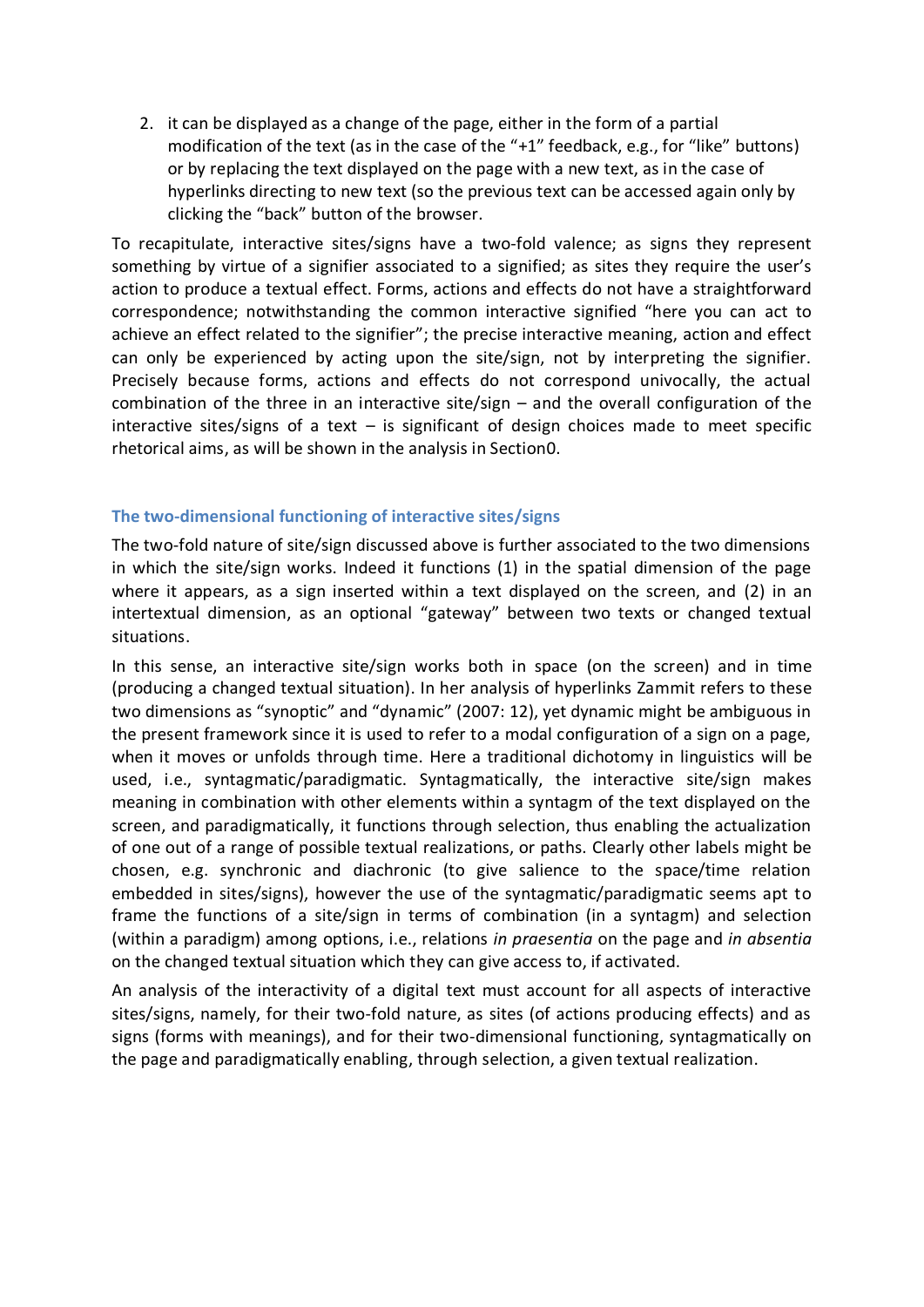#### <span id="page-8-0"></span>**A Social Semiotic Framework for the Analysis of Interactive Sites/Signs**

The framework proposed here uses Halliday's (1978) three metafunctions to the analysis of interactive sites/signs and the interactive meaning of their configuration in a text. In Halliday's terms, language is used to perform three different functions: (1) to say something about the world, an Ideational function; (2) to say something about those involved in the communicative event, an Interpersonal function; and (3) to say something about the text, a Textual function. The three metafunctions can be used analytically to describe three different and intertwined layers of meaning of any language in use. Kress and van Leeuwen, in their "grammar of visual design" (1996, 2006) have adapted Halliday's framework to the analysis of multimodal texts, naming the three functions as Representational, Interactive and Compositional. In his framework for the analysis of hypermodality, Lemke (2002) uses the labels Presentational, Orientational and Organizational, while Zammit (2007) uses Kress & van Leeuwen's naming, adding a fourth Logical function. Here, to avoid the obvious ambiguity of an 'interactive' function with the object of analysis of the present work, Kress and van Leeuwen's naming has been excluded, while Halliday's original labels are adopted.

#### <span id="page-8-1"></span>**The three metafunctions of interactive sites/signs**

An analysis of the various combinations of the three metafunctions, mapped onto the twodimensional functioning and the two-fold nature of interactive sites/signs, can provide insights into the social semiotics of the interactivity of a text. The ideational function of an interactive site/sign corresponds to what the interactive site/sign is and does, i.e., what it represents and performs in the world; the interpersonal function corresponds to the relations/identities projected by the site/sign about the author and the user of the text; while the textual function corresponds to how the other two are presented within the text, i.e. to the shaping of the ideational and interpersonal meanings produced by the textual configuration of interactive sites/signs.

In the light of the two dimensions along which interactive sites/signs function in their meaning-making, the three metafunctions need to be mapped out distinctively (but connectedly) for the syntagmatic and the paradigmatic plane. The present section presents the framework, while the following exemplifies its application to a webpage.

| <b>Dimensions</b>                      | <b>Ideational function</b>            | <b>Interpersonal function</b>                                       | <b>Textual function</b>                                 | Interactive value                                 |
|----------------------------------------|---------------------------------------|---------------------------------------------------------------------|---------------------------------------------------------|---------------------------------------------------|
| Syntagmatic<br>(within the page)       | What it is<br>- signifier/signified   | What it says about<br>- authors<br>- users                          | How/Where in the page<br>- salience<br>- info structure | Aesthetic<br>(the aesthetics of<br>interactivity) |
| Paradigmatic<br>(optional realization) | Which action<br>which effect<br>where | Directionality/power:<br>- Who towards whom:<br>author/users/others | Before-after<br>Given-New                               | Structural<br>(the structure of<br>interactivity) |

*Table 1: The three metafunctions mapped onto the two dimensions of interactive sites/signs.*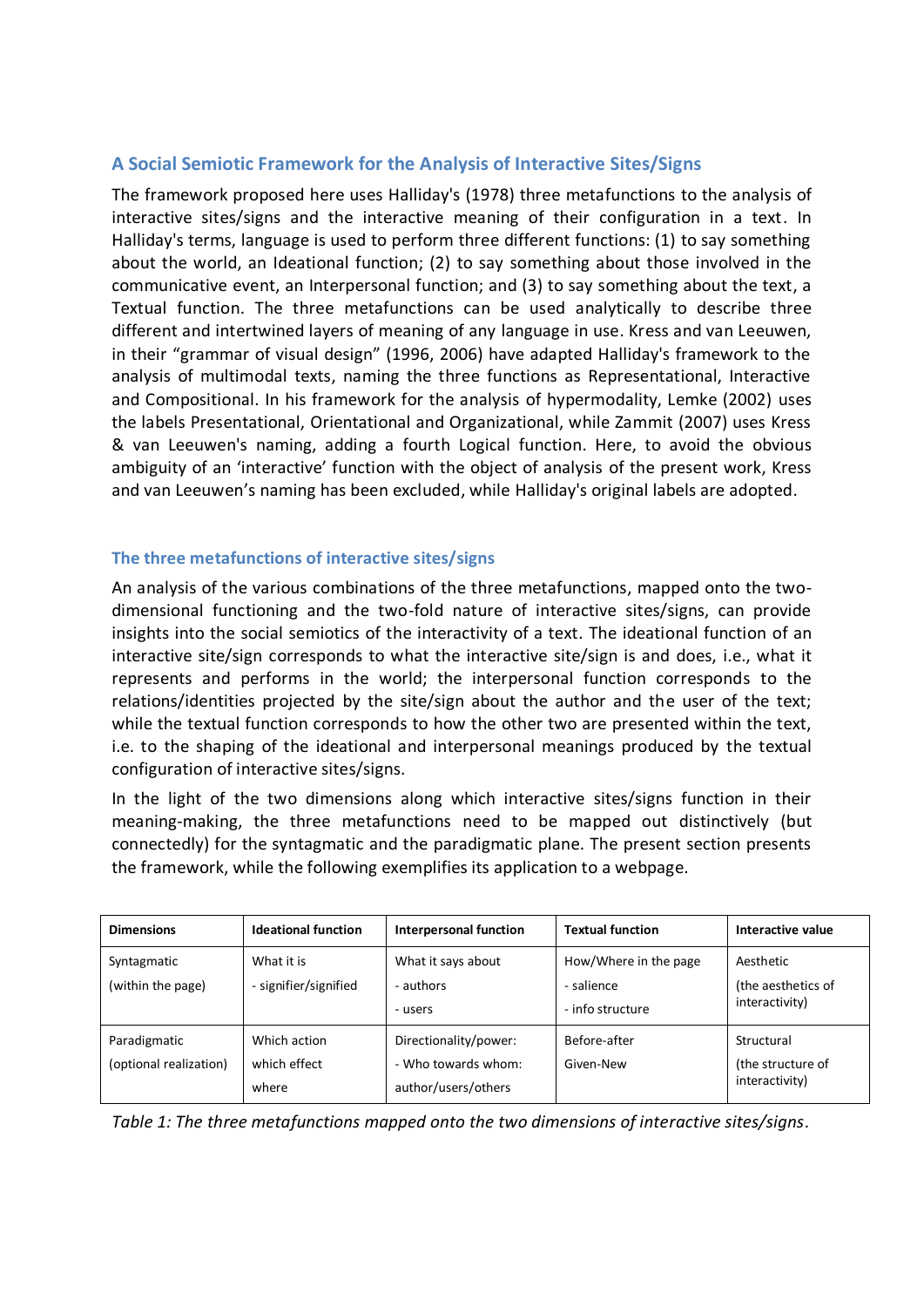As sketched in Table 1, on the syntagmatic plane, the ideational meaning of an interactive site/sign corresponds to what the sign is and means in terms of its signifier and signified; on the paradigmatic plane, it corresponds to what action activates it and what effect it produces as detailed in Sectio[n0a](#page-5-0)bove. The interpersonal meaning deals syntagmatically with whether the sign addresses directly or indirectly the user and in which terms (whether by offering or demanding etc.), and which kinds of expectations it raises, while paradigmatically it deals with who is at play towards whom and with which directionality (e.g. is the user forwarding the author's text to others? Is the user inputting his/her own content to the author's text? Is the author's text directing to some third parties' text?). The textual metafunction would map, syntagmatically, the positioning of the interactive site/sign within the page thus accounting for the informational value and salience of its ideational and interpersonal meanings and their relation with the other elements in the text, while, paradigmatically, it would map the site/sign ideational and interpersonal meanings in a before-after perspective, i.e., the meaning made through the relation between the text where the site/sign appears – as the Given – and the text as changed after the site/sign is activated – as the New.

As will be seen, the analysis of the syntagmatic meanings of an interactive site/sign and of their ensemble in a text account for the interactive *aesthetics* of a page, before it is actualized, experienced and performed, while the analysis of the paradigmatic meanings account for the interactive *structure* of a page in relation to the configuration of the interactive possibilities provided.

#### <span id="page-9-0"></span>**The framework at work: An example of analysis**

<u>.</u>

To exemplify the analytical potentials of the framework sketched in Table 1, it is here applied to the homepage of a wine blog, *Spittoon* [\(www.spittoon.biz\)](http://www.spittoon.biz/), later (Section [0\)](#page-13-0) compared to the homepage of a food blog, *Silverbrow on Food* [\(www.silverbrowonfood.com\)](http://www.silverbrowonfood.com/).<sup>2</sup> Because of space constraints, the discussion here focuses on the sole description of the *interactive* meanings, i.e., the meanings made by the elements as interactive sites/signs, while the meanings made as mere signs, rather than as sites/signs, will be generally disregarded; their analysis can be easily integrated through the use of the multimodal tools of analysis of a webpage as outlined in Kress & van Leeuwen 1996, 2006, especially for the syntagmatic plane, as well as those in Lemke 2002 and Zammit 2007, for the paradigmatic plane.

Figure 1 shows the top portion of the homepage of *Spittoon* as it appears on a 14" screen, with medium viewing size selected within the browser settings. To identify the interactive sites/signs displayed in the page portion one needs to move the cursor around the page and see when it changes its shape into either a hand or a vertical bar.

<sup>2</sup> The two websites have a mere exemplifying function and are used here as part of a sample of a pilot study for an ESRC collaborative project on narrative and multimodal analysis of UK parenting food blogs, which originated the idea of the framework. The project (principal investigator G. Kress), funded by the UK National Centre for Research Methods (NCRM) of the Economic and Social Research Council (ESRC), involves two Nodes: MODE (Multimodal Methodologies for Researching Digital Data and Environments) and NOVELLA (Narratives of Varied Everyday Lives and Linked Approaches); cf. <http://mode.ioe.ac.uk/2012/09/16/multimodal-analysis-of-food-blogs/>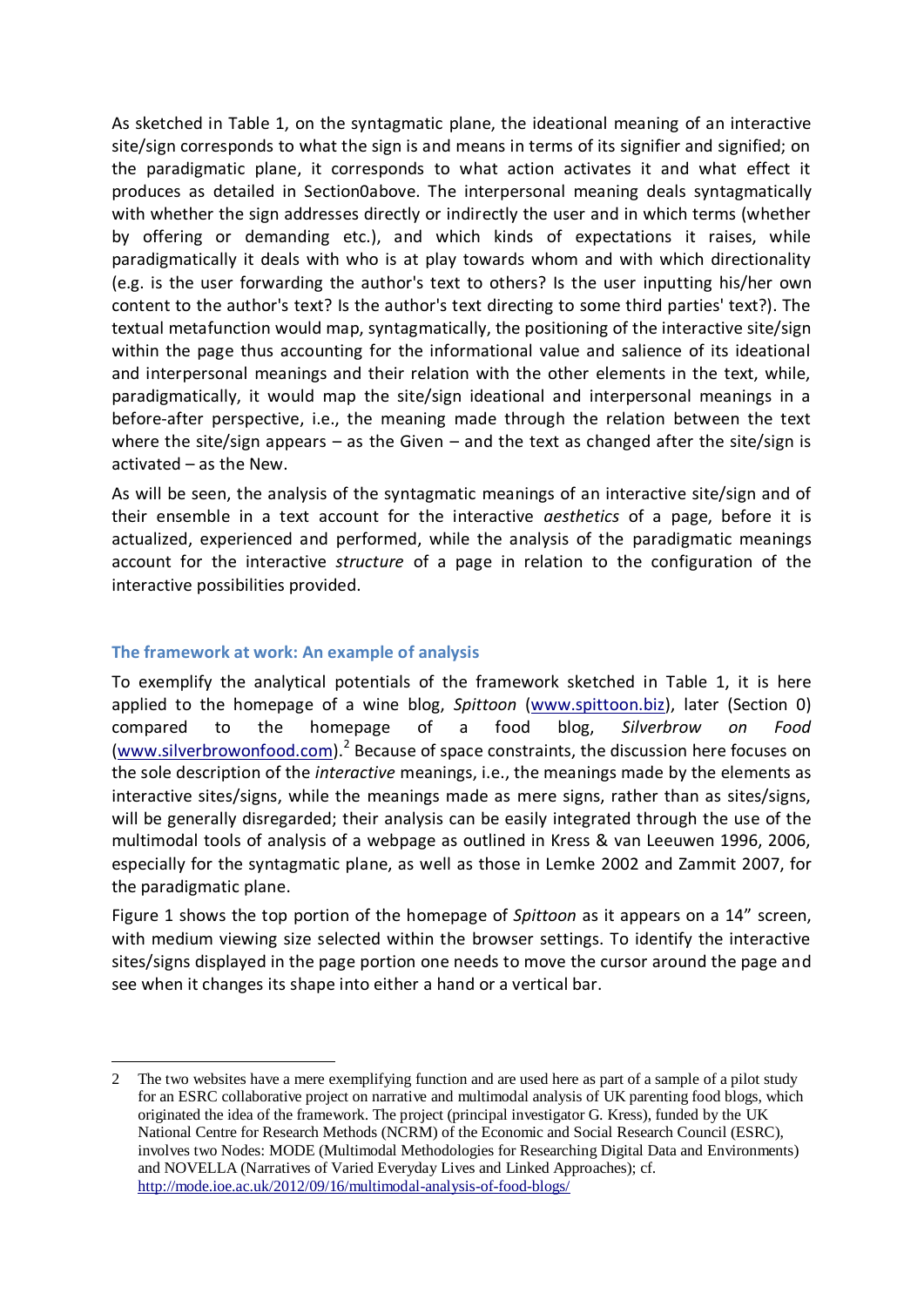

*Figure 1: the top section of Spittoon homepage (Retrieved 8 Dec 2012)*

#### *Ideational function*

The top header, above the horizontal bar, presents seven interactive sites/signs, one placed at the top left and six at the top right. Syntagmatically, the top left one, a written "Spittoon", is the title and header of the blog; paradigmatically, through a click, it redirects to the homepage of the blog. The top right section presents syntagmatically six round shapes containing symbols. The first symbol is a lens, often used to represent a "search" button; the others are the symbols identifying five different online social networks, namely (from left to right), *Twitter*, *Flickr*, *Facebook*, *Scribbler*, and *FeedBurner*. The social networks' logo is represented only through their symbols, while colours comply with the (white and grey) colour palette used in the blog, hence represent the latter. Paradigmatically, by clicking the lens symbol, the user can search the blog (a search form appears to its right that can be filled through typing); by clicking the second up to the fifth icon, the user can access the blogger's profile pages on the related social networking sites; clicking the last circle redirects to the blog's page on *FeedBurner*, where the user can subscribe and receive automatic content updates (i.e., feeds) published on the blog. All these sites/signs redirect the user to a new text on the same window, so by clicking on them the user abandons the blog and needs to click the "back" arrow to be able to go back to the blog page.

Just below the header, a bar appears composed of two sections, one above the other, with backgrounds of different colours (whitish for the upper section; black for the lower one). The upper section is a menu bar, presenting four interactive sites/signs represented by four words, separated by a vertical line, indicative of the titles of four different pages of the blog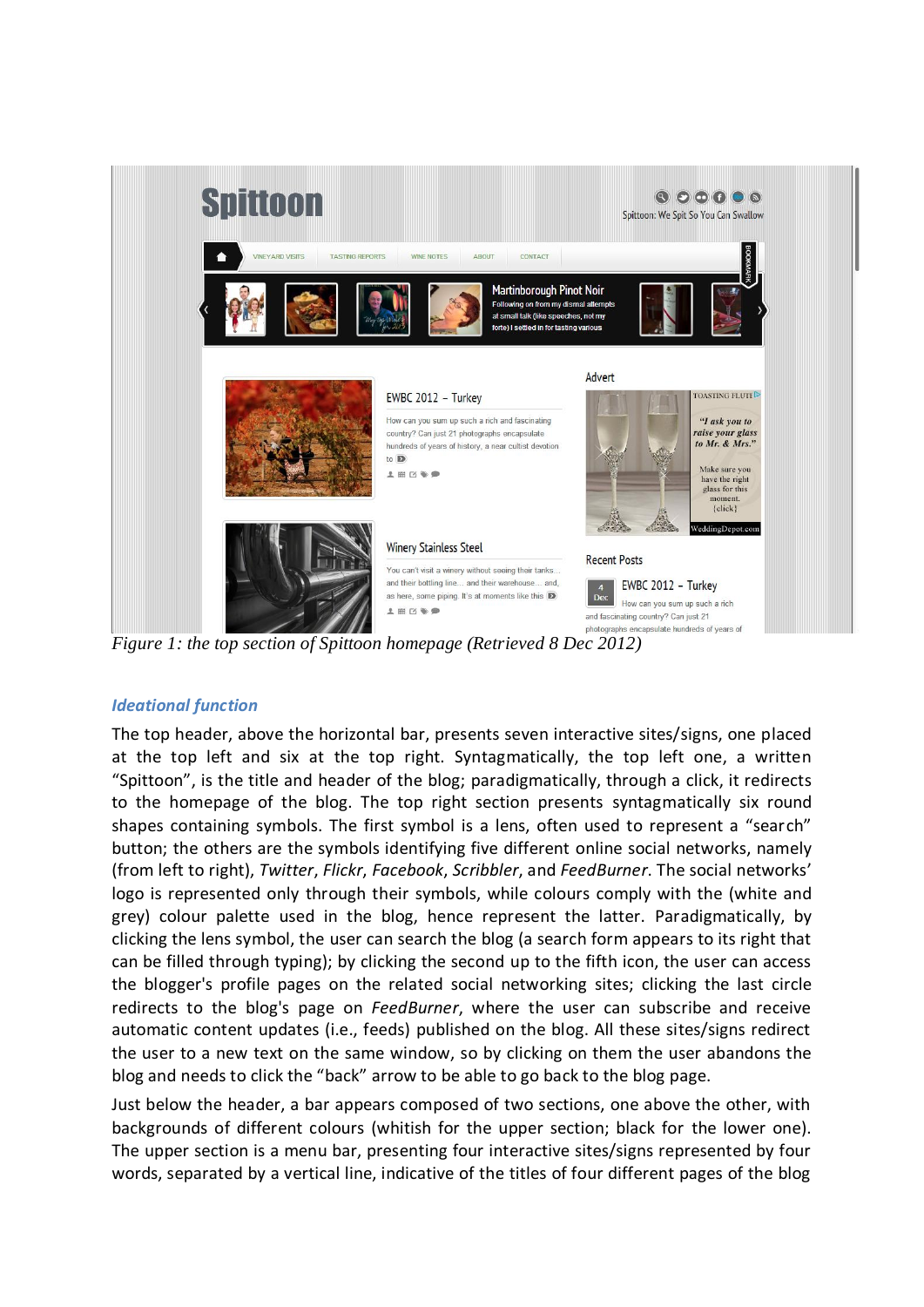(as their traditional position signifies); these are preceded by a black square with what may look like a large white arrow pointing towards the top. Paradigmatically, a click on the latter re-directs to the homepage of the blog (thus the large white arrow is rather the signifier for "home", reproducing the shape of a house), while a click on each of the words in the bar redirects to the related page of the blog. The lower section is a dynamic "banner" and presents a series of still images loop-sliding from right to left. When an image arrives at the centre of the banner it slides a little further to the left while some typing appears on the right, in the form of a title and a body text (differentiated through positioning, font size and bolding effects). Paradigmatically, through a click, each image links to a blog post, and so do the title and the body text when they appear at the centre of the banner. The image and the text appearing on the banner correspond to the image, placed top left, the title and the first lines of the body text of the blog post accessed through the site/sign. At the extreme left and right ends of the banner two other interactive sites/signs are represented by two arrow-shapes, the left one pointing to the left and the right pointing to the right direction. Paradigmatically, by clicking the arrows, the images on the banner scroll further and in the opposite direction than the one indicated by the arrow; so, by clicking the left-end arrow, the images in the banner scroll from left to right, allowing new images to appear from the left end of the banner; vice versa, by clicking the right-end arrow, the images scroll to the left at a faster pace than the one they normally have in the dynamic banner, thus allowing new images to appear from the right end of the banner. Moreover, by hovering with the cursor onto an image, it slides further, revealing the title and body text related to it.

On the upper right end of the banner a ribbon-shaped interactive site/sign with a black background and a white typed "bookmark" can be clicked and a pop up window opens instructing the reader on how to save the blog among his/her browser's bookmarks.

Below the banner a series of interactive sites/signs direct to the blog posts both through an image and through the title and body text (corresponding again to the title and first lines of the linked post). Below each body text excerpt, other five small interactive sites/signs are represented by grey symbols; paradigmatically, clicking does not activate them, while, by hovering onto each symbol, a label appears above it, providing (from left to right) the name of the author of the post, the date of posting, the post category (i.e., one of the page titles shown in the upper horizontal menu bar), the post tags (i.e., keywords), and the number of comments to the post.

Finally, below the banner on the right of the page, an interactive site/sign framed in a square and preceded by the writing "Advert" links to an advertised page. Below that, a list of Recent Posts appears, with the same interactivity pattern (image + typed title and body text syntagmatically; click to redirect to the blog post paradigmatically), preceded by a noninteractive square with the date of posting.

Ideationally, the page is dense with interactive sites/signs, in various forms (dynamic elements, symbols, still images, writing), requiring all kinds of actions (click, type+click, hovering), producing, as an effect, the sole access to new text, yet displayed in a variety of realizations (labels, sliding of new images, page change, change of speed).

#### *Interpersonal function*

Syntagmatically, the six icons on the top right header of the page signal the reader that the blog is connected with a range of recent networking options. This combines with the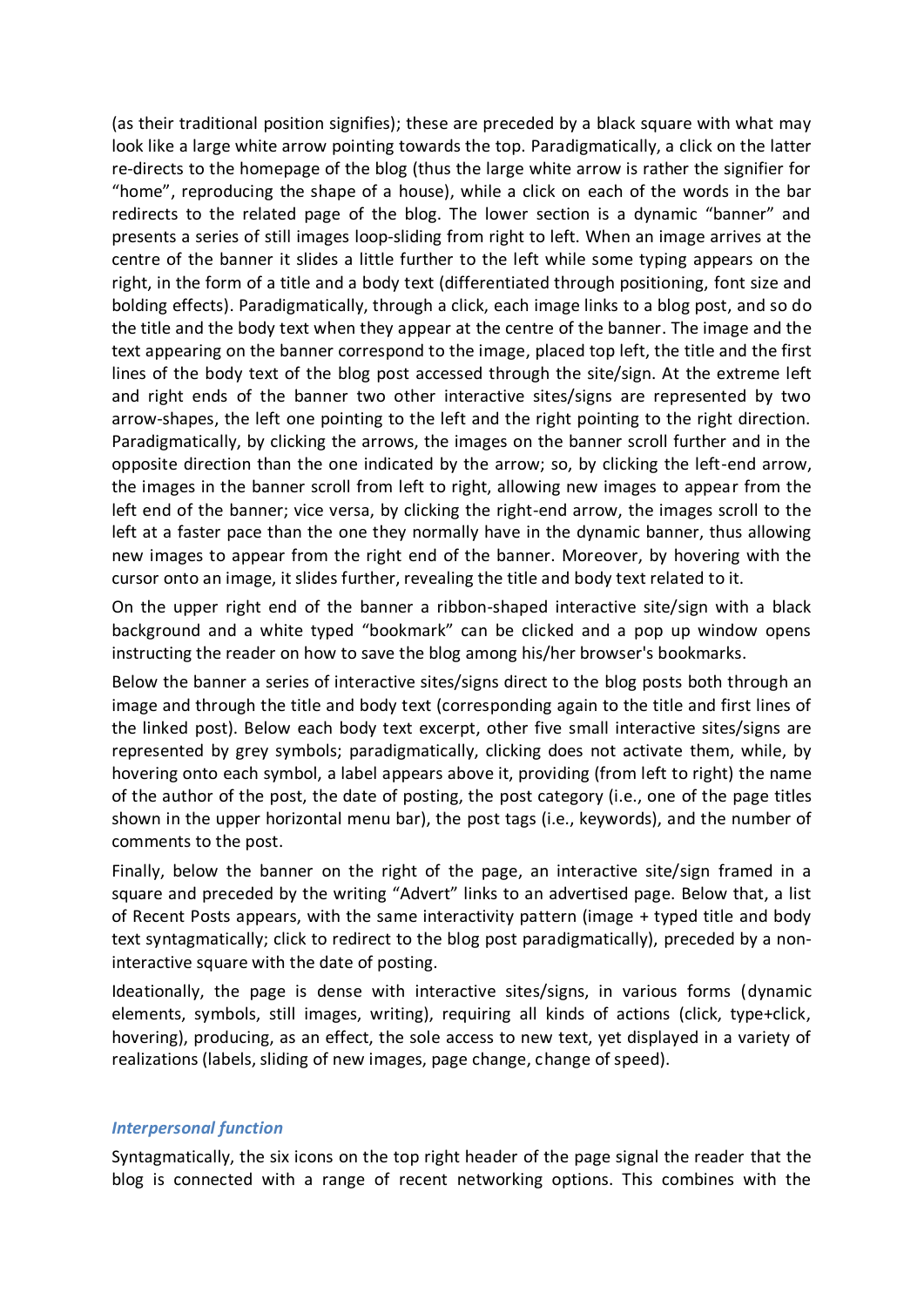complex dynamism of the banner and of the labels appearing when hovering with the cursor to communicate a certain degree of interactivity of the website (for dynamic modes contributing to augment the users' perceived interactivity, cf. the findings in Yun, 2007). Together with other features of the page, such as the colour palette, the modular layout, the sans-serif fonts, for example (communicating both minimalism-essentiality and functionality-effectiveness), it contributes to shape identity values of the blog (and blogger) related to professionalism, 'updatedness', and marked interactivity. These values might be reinforced by the preference given to symbols over verbal language as signifiers of sites/signs (the top right ones, the ones at the bottom of each post for the labels "author", "category", "tag", and "comment", and the arrow/house in the black ribbon in the menu bar); their modal configuration resembles the icons displayed on navigational bars of software programmes – which enable actions to be performed – rather than the more traditional verbal forms for hyperlinks, which access further text to be read (which users do not consider as interactive as other sites/sings, according to the findings in Yun 2007), thus enhancing the blog interactive aesthetics. Besides shaping the blogger's identity as professional, they also project identity values onto the type of addressed users, who need indeed to be accustomed to and willing to interpret and experience symbols, rather than read more traditional word-labels.

As for the paradigmatic plane, although presenting the full range of actional possibilities (click, type+click, and hover), with the sole exception of the advertisement, all interactive sites/signs on the page (not only the portion visible on the screen) enable the user only to access further text; even more, all hyperlinks redirect to further text within the blog itself or directly related to it (its profile page on the social networking sites), while only the advertisement gives access to a third party website which is not related directly to the blogger. Interpersonally this shapes a very clear directionality, centred towards the blogger, with a high degree of recursiveness, and a significant self-referencing on the part of the blogger. The blog configures itself as quite closed to the outside web; although it is open to other social network platforms, all pages linked to there refer to the blog or blogger's persona.

#### *Textual function*

Syntagmatically, the top right position of the six buttons in the top header is New in respect to the blog's name (the logics would be 'from *Spitton*, here is something else you can do and go to'). Together with it, they appear at the very top, as 'header', as part of the 'masthead' of the website, i.e., the ideal presentation of the blog/blogger (as very well connected through all networking options). The core information, which is updated, i.e., the 'contents' of the blog, comes below.

The banner appears in a very salient position (at eye's level) and is further made salient by its dynamism and colour palette, i.e. the full colours of the images against a black background, versus the overall white-and-grey of the rest of the page. Textually, the banner confers a salient position to the value of dynamic interactivity within the page.

While the vertical arrangement of the list of posts below the banner resembles the vertical arrangement of the "Contents" page of magazines, the dynamic banner functions similarly, in its scrolling from right to left of the screen, to the breaking news titles of TV news broadcast. Yet it allows for personal manipulation of the sliding pace and it displays a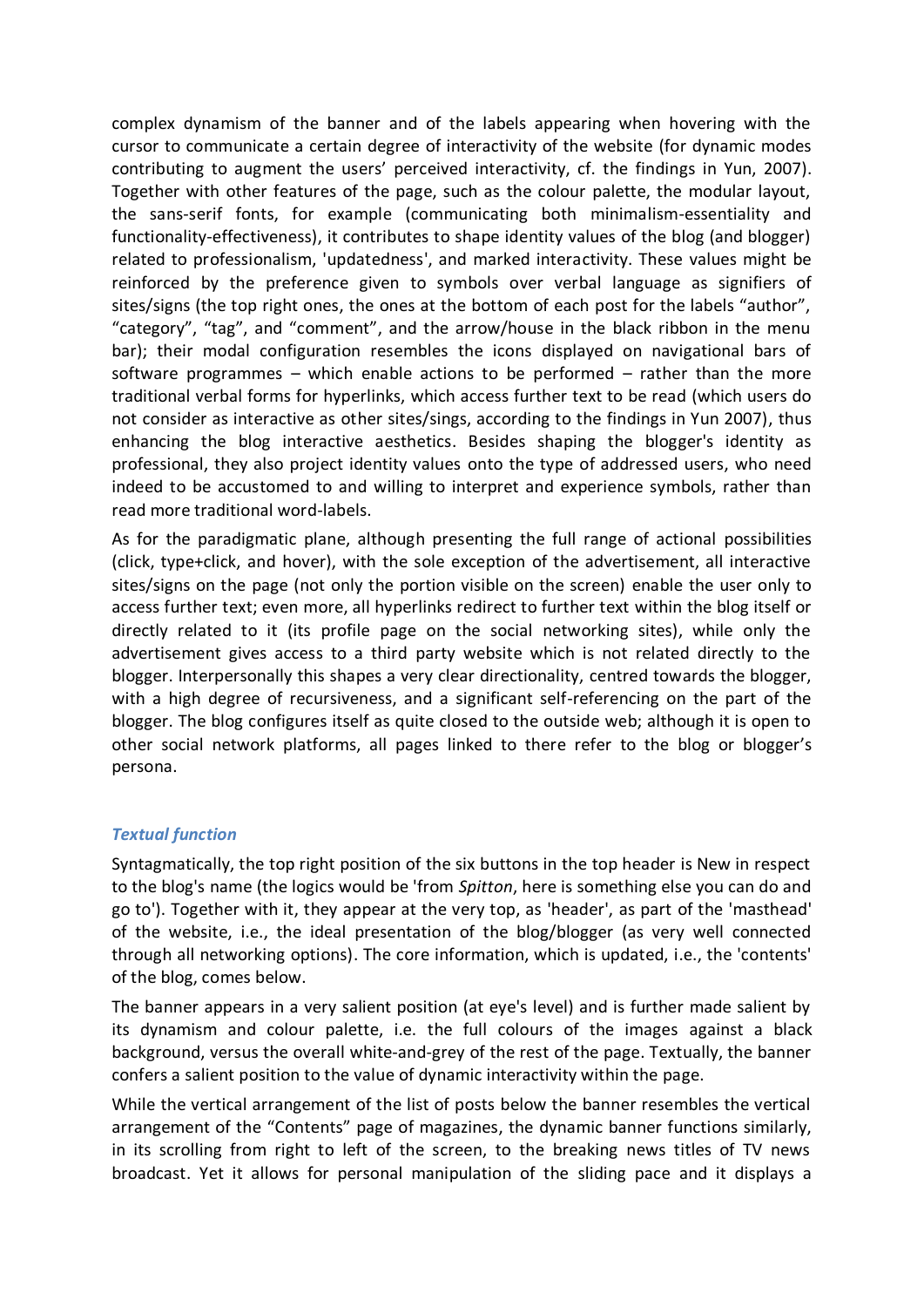multimodal text combining images and writing, while the position is more salient, at the top centre of the screen rather than at the bottom. Thus the banner combines a "breaking news" meaning with a "highlight" value and a "manipulation/personalization" possibility similar to browsing among pages, further enhancing the invitation to engage with the elements in the banner and, consequently, enhancing the aesthetics of interactivity of the page.

As for the relation between the elements in the banner and the others in the lower part of the screen, redundancy is the main feature. The banner re-proposes as "highlights" some of the posts presented on the left column and re-presented chronologically on the right column, below the advertisement.

Against a superficial richness and multiplicity of contents, at a more attentive look, the page layout reorganizes the same content in three different versions, as highlights (in the banner), as an index (in the left column) and as a chronological sequence (in the right column). The selection and re-proposition of the posts presents the user with a hierarchical organization of the different posts, thus indicating what the blog/blogger considers the ones that require attention first.

Paradigmatically, the before-after relation between the sites/signs (both in the banner and in the section below) and the respective linked blog posts is extremely cohesive, marked by the repetition of the (image+writing) elements of the site/sign and the continuation of the body text. While the sites/signs function as an anticipation of the linked text, the latter functions as a continuation:expansion. Against a multiplicity of access points, most sites/signs converge to the same restricted kernel of posts, thus shaping an apparent wide range of choice against a quite limited amount of content. It is a case when many different paths lead in fact to a very restricted set of destinations.

All in all, against a marked aesthetics of interactivity deployed at a syntagmatic level, the analysis of the paradigmatic plane reveals a clear asymmetry of power shaped towards the author/blogger; the user can neither provide feedback nor access pages authored by others. Any action by the user exposes him/her to further content by the blogger with a high degree of redundancy, self-reference and an explicit hierarchical ordering of contents. Hence an interactive aesthetics combines and contrasts with a structural closeness of the homepage, firmly centred towards the blogger's semiotic production.

To achieve a complete and detailed social semiotic multimodal analysis of the meanings of the page here, each element should be analysed also for its non-interactive function, i.e. for what it represents besides and beyond its value as an interactive site/sign  $-$  as images, shapes and writing within the whole page layout and as the "Given", in a "before-after" path to further text (situations). This kind of analysis is well established in multimodal studies; yet it is beyond the scope of the present work, which is intended to propose a framework for the analysis of website interactivity that can possibly integrate a social semiotic multimodal analysis of digital texts.

#### <span id="page-13-0"></span>*Comparative uses of the framework*

The meanings projected by the interactive configuration of *Spittoon* differ considerably from those that appear in the homepage of the blog *Silverbrow on Food*, shown in Figure 2. Here, rather than a detailed analysis of all aspects of the page's interactive sites/signs, only some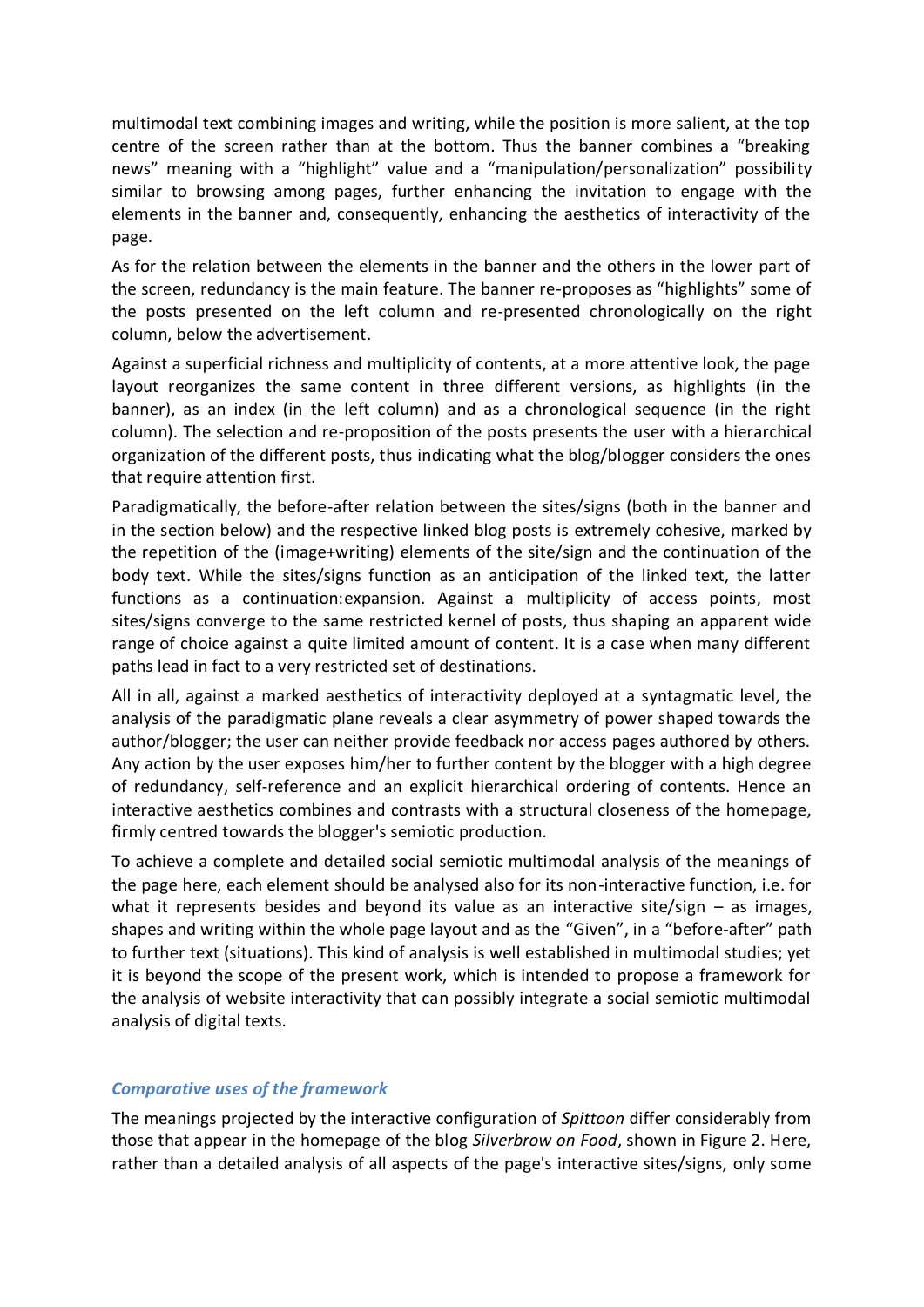comparative reflections will be made, with the intent to exemplify the potential of the framework for comparative analysis.

Syntagmatically, *Silverbrow on Food* looks more static; no dynamic element is displayed and no change in the text is produced when hovering onto the page with the cursor. The signifiers chosen for most interactive sites/signs of the page, i.e., underlined and differently coloured writing, carry less interactive aesthetics in their readily signifying hypertextuality, i.e., content-to-be-read rather than manipulated (again, for hyperlinks as not contributing to users' perceived interactivity, cf. the results in Yun, 2007). An interactive aesthetics is communicated almost exclusively by the presence of the search form and the button-like shapes in the second column, which invite/suggest "manipulation" (hence inter-action).

Notwithstanding its aesthetics, an analysis of the paradigmatic plane shows a greater openness of *Silverbrow on Food* than *Spittoon*, as well as a more varied directionality. The so-called blog-roll section which can be found in the third column under the header "Other blogs" lists a series of links giving access to other blogs, while the second column presents two buttons (i.e., "Email me" and "Feedback", the latter of which made salient because of the different colour) enabling the user to provide text. Finally, the typed hyperlinks within the posts link to other websites too. Thus the blog enables extensive blog->others directionality, linking to third parties' texts, as well as a user->author one, allowing the user to provide content.



*Figure 2: The top section of Silverbrow on Food homepage (Retrieved 15 Nov 2012)*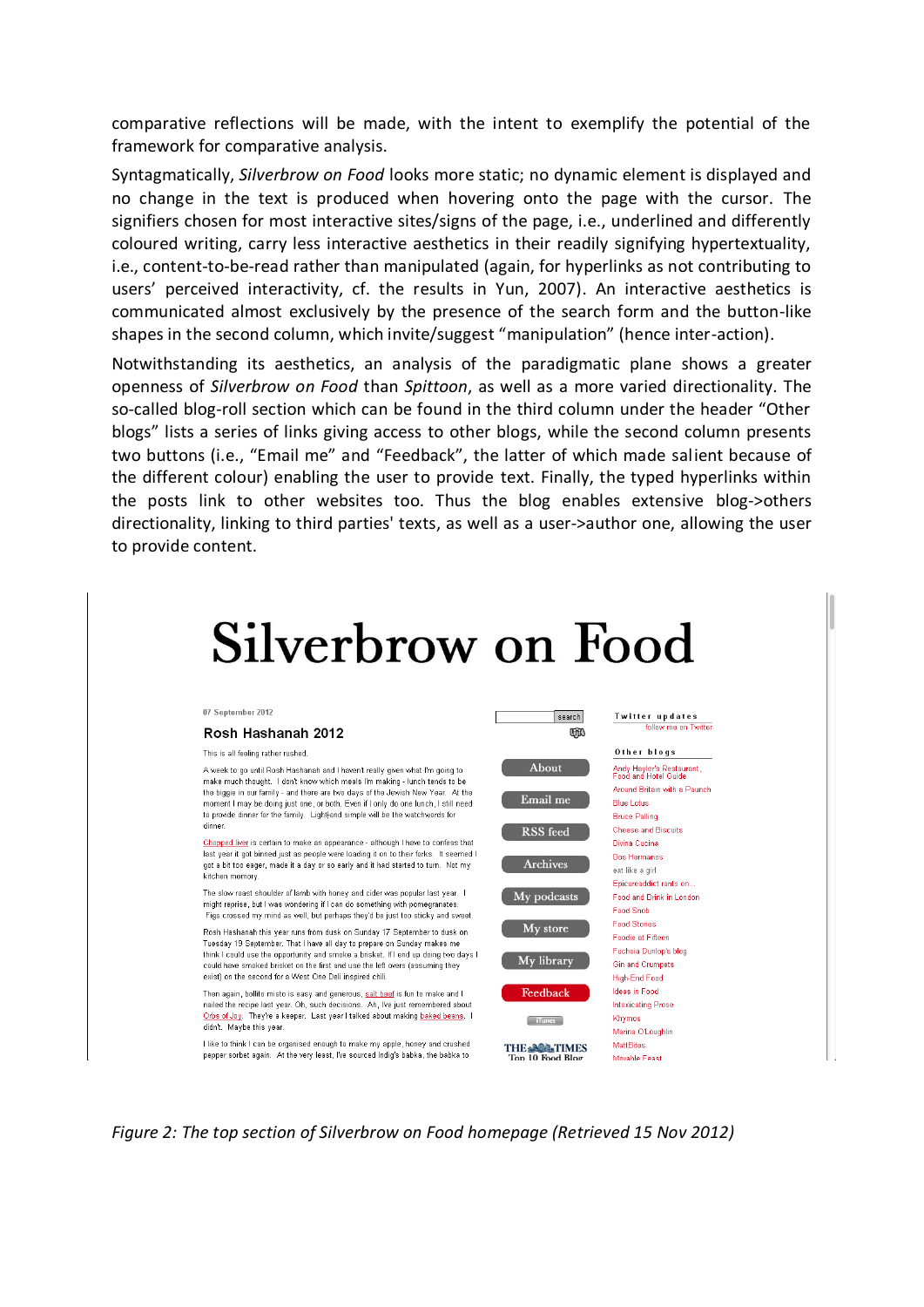Thanks to the combination of the analysis of the three metafunctions mapped onto the two dimensions, the framework provides insights that are generally not visible using other methodologies, such as traditional content analysis (c.f. e.g. the analysis of links in news blogs in Kenix, 2009). So, while, the openness of *Silverbrow on Food* may immediately emerge against the closeness of *Spittoon* through mere quantitative analysis (i.e., by comparing the number of links accessing other websites in the two blogs), simple counting would not trace any differences between *Silverbrow on Food*'s blog-roll shown in Figure 2 above and the blog-roll of *Eat Like a Girl* (Figure 3). In fact, the higher number of *Eat Like a Girl*'s external links would configure the latter as more open to the outside web. However an analysis of the textual function at the syntagmatic level, and specifically the different salience produced by the position of the blogroll in the two blogs, would show a rather different picture. Although fewer, the links to third parties' texts are immediately available and highly salient for *Silverbrow on Food*, being placed in the top-right part of the page, whereas the highly populated blog-roll of *Eat Like a Girl* is visible and reachable only to those users who make the effort of scrolling the screen down to the very bottom of a very long page containing the chronological sequence of several long posts displayed vertically one after the other.

Hence a combined analysis of the textual function of the syntagmatic plane with the interpersonal function of the paradigmatic plane might result in a more refined assessment of the extent of openness/closeness of webpages. This is clearly only an example of the fact that the three functions used in combination can reach a refined level of analysis of the aesthetics and structure of interactivity of a website. They might be useful to explain the "great incongruence […] between the level of actual and perceived interactivity" (Voorveld et al., 2011: 89) found in experimental studies which rely on content analysis for measuring actual interactivity. Unable to provide an explanation to their findings, the authors conclude that "simply having more interactive functions on a Web site does not guarantee higher perceptions of interactivity" (2011: 89). An accurate analysis of the three metafunctions of interactive sites/signs might provide the explanation to their observation.

| <b>Delicious London Food Blogs</b><br>Say hello!<br><b>Favourite Cooking Blogs</b><br><b>Fabulous Irish Food Blogs</b><br>Drop me a line if you have any<br>Cook in a Curry<br>· Babaduck<br>· Dinner Diary<br>questions or want to ask me anything<br>- Food Stories<br>- Cook Sister<br>- Daily Spud<br>- Dinner du Jour<br>- niamh at eatlikeagirl dot com. Look<br>- Gastrogeek<br>- Cooking the Books<br>· Donal Skehan<br>forward to hearing from you! :)<br>• Green Onions<br>- Culinary Travels of a Kitchen<br>- hand to mouth<br>Goddess<br>· Edible Ireland<br>- James Ramsden<br>- Dinner Diary<br>- English Mum<br>- Meemalee<br>- Food Stories<br>- I Can Has Cook<br>- I Married an Irish Farmer<br>- Paul's Cooking<br>- Gastrogeek<br>· Scandilicious<br>Gourmet Chick<br>- Icecream Ireland<br>Tamarind & Thyme<br>· Herbivoracious<br>• Lily Higgins<br>- The Boy Done Food<br>Nine Bean Row<br>James Ramsden<br>- The English Can Cook<br>- La Tartine Gourmande<br>- Well Done Fillet<br>- The Epicurean<br>- Nordljus<br>- The Ginger Gourmand<br>Spittoon Extra<br>Quaffable Wine Bloggers<br>. The War on Conkhooks<br>The Lambshank Redemption<br>- Bibendum Times<br>- The Wednesday Chef<br>- Intoxicating Prose<br>- wrightfood<br>- Spittoon<br>The Wine Conversation<br>- The Wine Sleuth<br><b>London Reviews</b><br>- An American in London<br>- Vaguely Vinous<br>- Andy Hayler<br>Cheese and Biscuits<br>· Dos Hermanos<br>Food and drink in London<br>- Greedy Diva<br>$^{+}$<br>• London Eater<br>Marinaa O'Loughlin's Tumblr<br>- Silverbrow on Food<br>- TwelvePointFivePercent<br>• Young and Foodish<br>Theme: Twenty Ten (N) Blog at WordPress.com. |
|----------------------------------------------------------------------------------------------------------------------------------------------------------------------------------------------------------------------------------------------------------------------------------------------------------------------------------------------------------------------------------------------------------------------------------------------------------------------------------------------------------------------------------------------------------------------------------------------------------------------------------------------------------------------------------------------------------------------------------------------------------------------------------------------------------------------------------------------------------------------------------------------------------------------------------------------------------------------------------------------------------------------------------------------------------------------------------------------------------------------------------------------------------------------------------------------------------------------------------------------------------------------------------------------------------------------------------------------------------------------------------------------------------------------------------------------------------------------------------------------------------------------------------------------------------------------------------------------------------------------------------------------------------------------------------------------|
|                                                                                                                                                                                                                                                                                                                                                                                                                                                                                                                                                                                                                                                                                                                                                                                                                                                                                                                                                                                                                                                                                                                                                                                                                                                                                                                                                                                                                                                                                                                                                                                                                                                                                              |

*Figure 3: the blog roll section of Eat Like a Girl blog (Retrieved 5 Nov 2012)*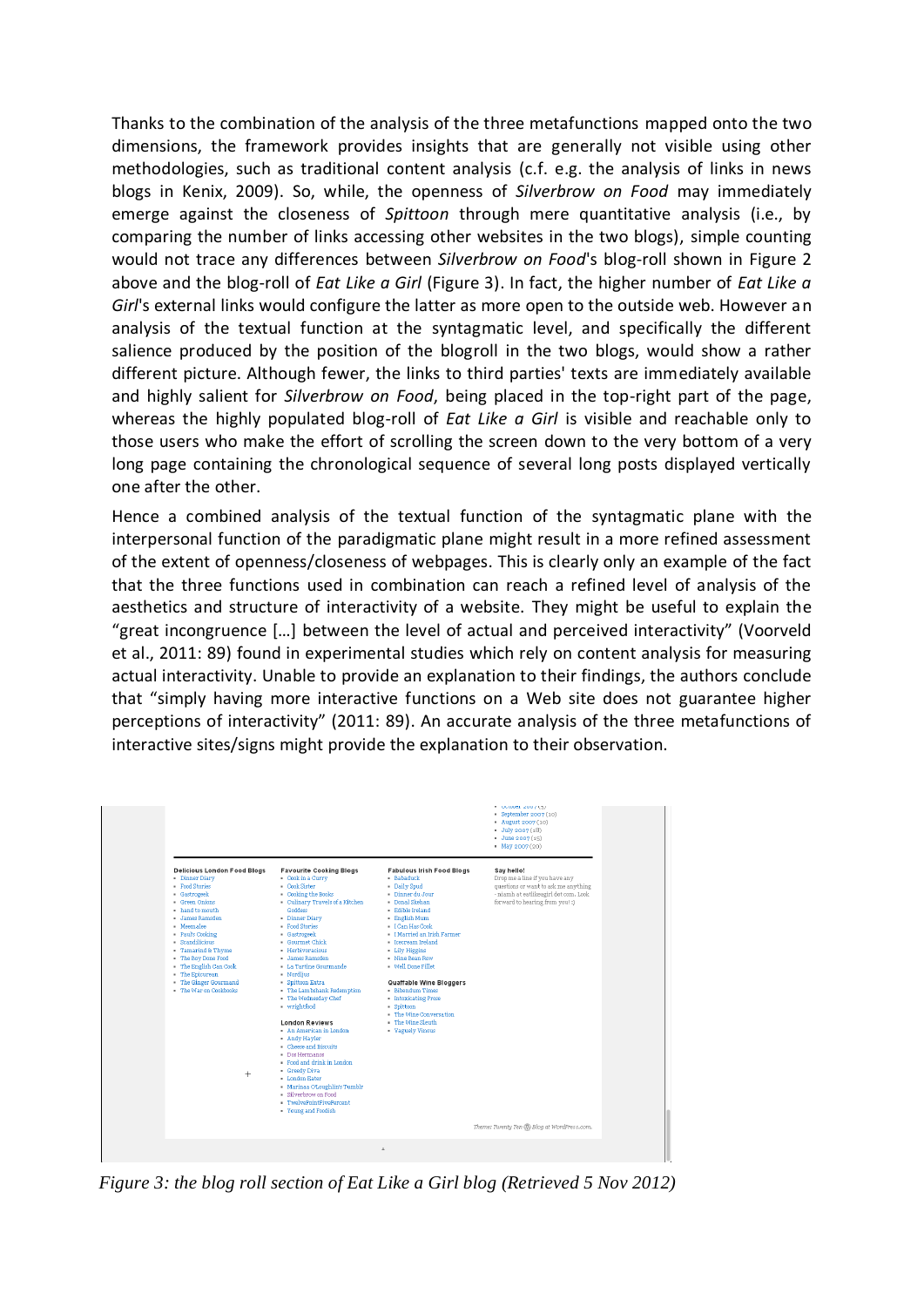#### <span id="page-16-0"></span>**Concluding Remarks**

Links, buttons, icons and fields in digital texts are not only signs on a page to be interpreted, but also and foremost sites for action. As such they require an apt description. The framework outlined here provides the initial tools to describe, interpret and explain the meanings of interactive sites/signs and hence the interactive aesthetic and structure of websites. It is intended to be used together with other multimodal analysis tools to complement the text analysis of websites. Far from being complete and detailed, it requires testing and refining. Each metafunction requires the identification of sub-categories and analytical tools both for the syntagmatic and the paradigmatic plane. These, as well as their naming, require testing onto different types of digital texts. The whole framework needs to be tested when applied in combination with the multimodal analysis of all sign-complexes of a text. This could not be done within the limits of a single paper. It is hoped nevertheless that the extant stage of development of the framework as presented here might serve to provide insights into the (two-fold) nature and meaning-potential of interactive sites/signs and to prompt further attention to the phenomenon within studies in multimodality and text analysis.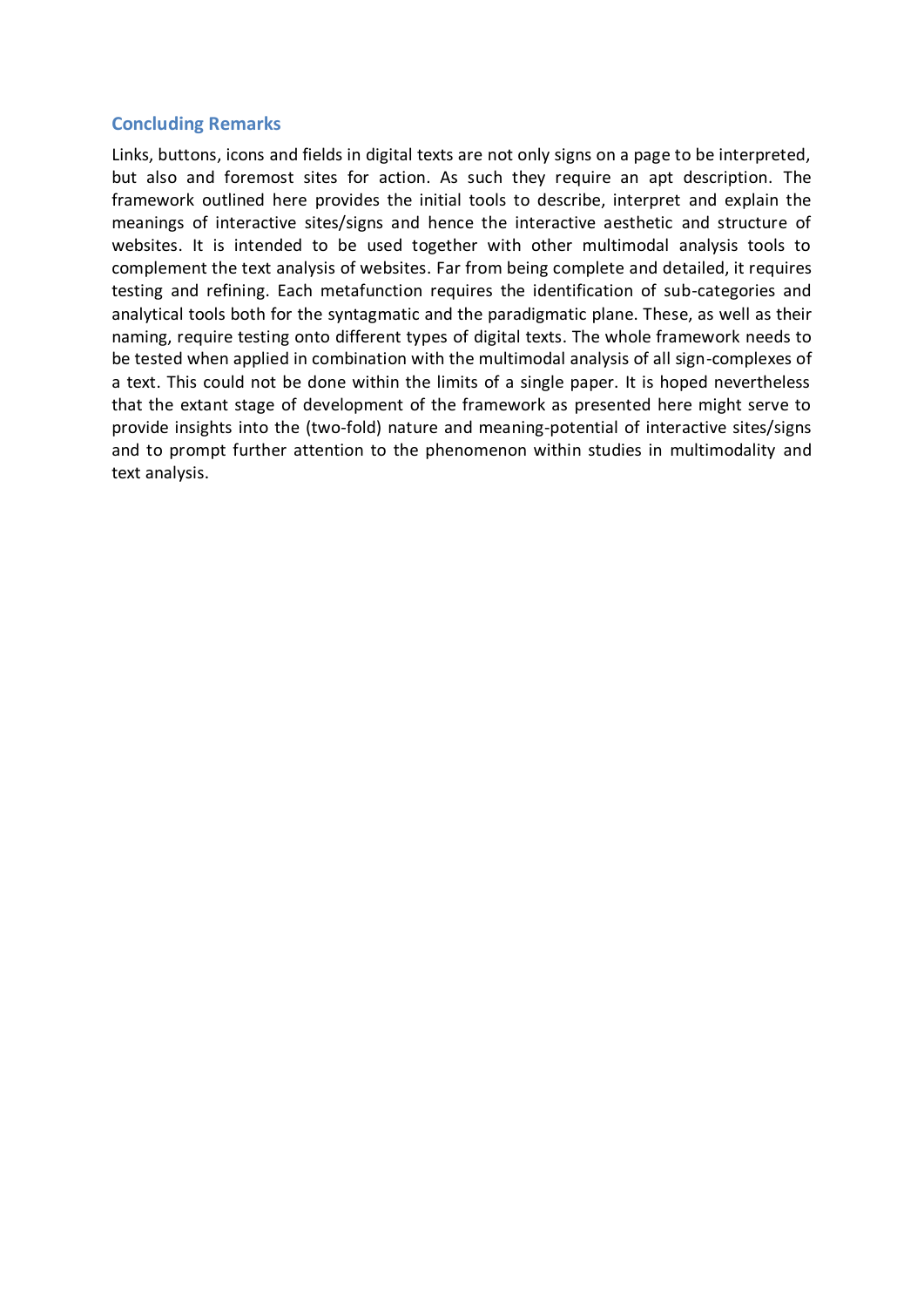#### <span id="page-17-0"></span>**References:**

- Adami, E. (2010). *Contemporary Patterns of Communication: The case of video-interaction on YouTube*. Saarbrucken: Lambert Academic Publisher.
- Austin, J. L. (1962). *How to do things with words : the William James Lectures delivered at Harvard University in 1955*. Oxford: Clarendon Press.
- Bucy, E. P. (2004). Interactivity in Society: Locating an Elusive Concept. *The Information Society: An International Journal*, *20*(5), 373–383.
- Halliday, M. A. K. (1978). *Language as Social Semiotic: The Social Interpretation of Language and Meaning*. London: Arnold.
- Hodge, R., & Kress, G. (1988). *Social Semiotics*. Cambridge: Polity.
- Jensen, J. F. (1998). Interactivity: Tracing a New Concept in Media and Communication Studies. *Nordicom Review*, *19*(1), 185–204.
- Jewitt, C. (2009). The Routledge Handbook of Multimodal Analysis. London: Routledge.
- Kenix, L. J. (2009). Blogs as Alternative. *Journal of Computer-Mediated Communication*, *14*, 790–822.
- Kress, G. (1993). Against Arbitrariness: The social production of the sign as a foundational issue in critical discourse analysis. *Discourse and Society*, *4*(2), 169–191.
- Kress, G. (2010). *Multimodality. A social semiotic approach to contemporary communication*. London: Routledge.
- Kress, G., & Van Leeuwen, T. (2001). *Multimodal Discourse: The Modes and Media of Contemporary Communication*. London: Arnold.
- Kress, G., & Van Leeuwen, T. (2006). *Reading Images. The Grammar of Visual Design* (2nd ed.). London: Routledge.
- Kristeva, J. (1980). *Desire in Language: A Semiotic Approach to Literature and Art*. (L. Roudiez, Ed.). New York/London: Columbia University Press/Blackwell.
- Landow, G. P. (1992). *Hypertext: The Convergence of Contemporary Critical Theory and Technology*. Baltimore MD: Johns Hopkins University Press.
- Lemke, J. L. (2002). Travels in hypermodality. *Visual Communication*, *1*(3), 299–325.
- McMillan, S. J. (2002). Exploring Models of Interactivity from Multiple Research Traditions: Users, Documents, And Systems. In L. Lievrouw & S. Livingston (Eds.), *Handbook of New Media* (pp. 162–182). London: Sage.